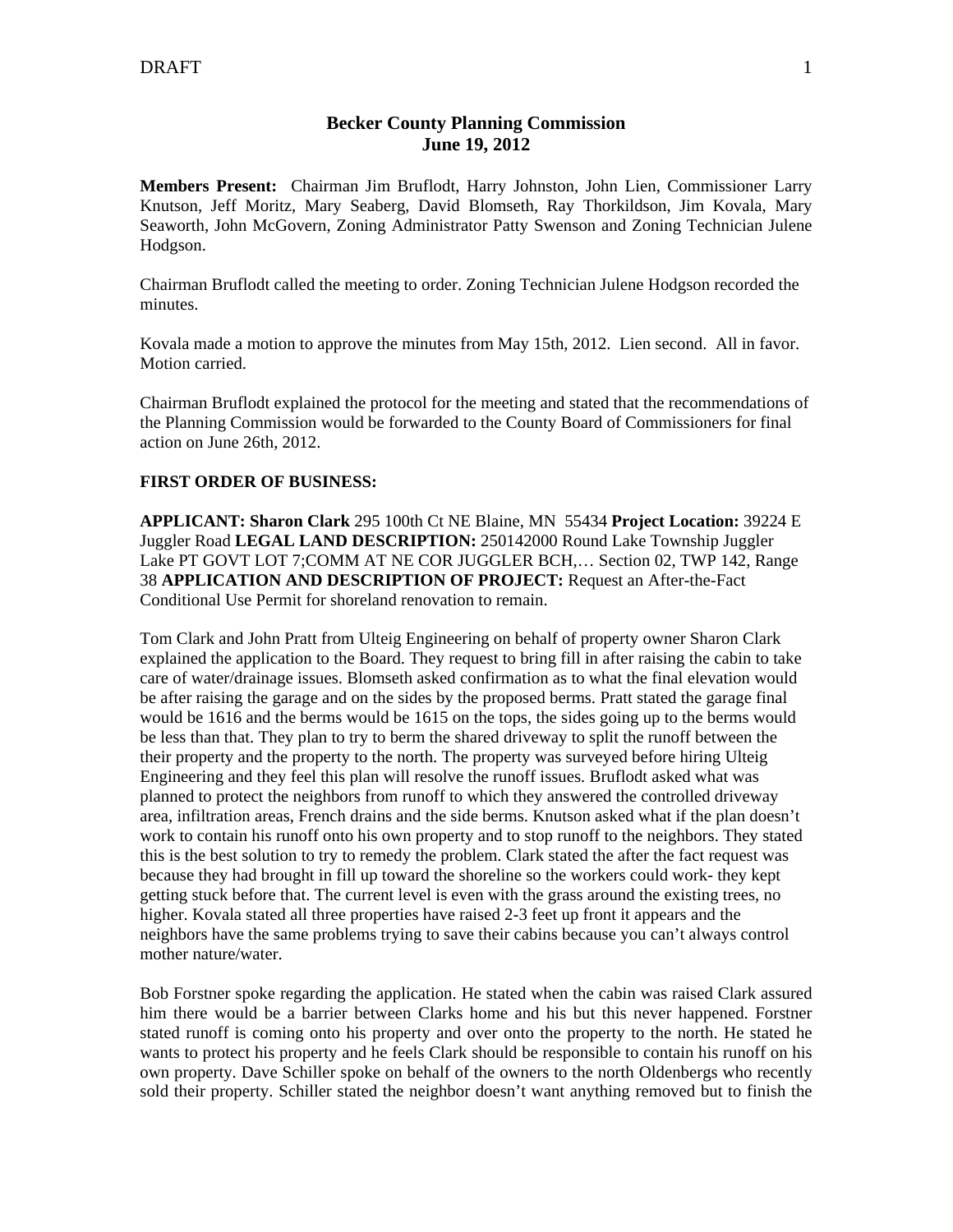plan to implement storm water management to keep Clarks water on his own lot. There was written correspondence on record from James Ulring in favor of the application. He stated the plan would improve the situation to protect the shoreline from further loss. There was written correspondince regarding concerns with the application from Theodore (Bob) Forstner and Dale Oldenburg. They stated concerns regarding stormwater management and drainage issues onto their properties. At this time, testimony was closed and discussion was held.

 Knutson stated the plan seems to be the beginning of a fix of a bad situation. Lien agreed if Clarks can maintain their own water with the plan submitted, it will be better for all properties involved. Moritz stated it is a good plan and a good start to help address issues. Lien asked clarification as to were french drain/infiltration area is going to be installed to which they answered in front of the docking area to the north side of the lakeshore.

There was no further discussion by the Commission.

**Motion: Lein made the motion to approve the request for a Conditional Use permit to implement stormwater management according to the plan submitted to contain his water and provide adequate protection for the adjacent properties. Johnston second. All in favor. Motion carried.** 

**SECOND ORDER OF BUSINESS: APPLICANT: Loren & Nancy Johnson** 20950 322nd Ave Rochert, MN 56578 **Project Location:** 20950 322nd Ave **LEGAL LAND DESCRIPTION:** 100100000 Erie Township Pickeral Lake PT GOVT LOT 1: COMM NW COR SEC 10, E 435.41', S 99.52', E 175.75', S 395.01' TO POB…, Section 10, TWP 139, Range 40 **APPLICATION AND DESCRIPTION OF PROJECT:** Request the approval of a Certificate of Survey to allow 1 tract (Tract B) consisting of 54,300 sq ft with a remainder Tract A of 3.5 acres to be attached to the adjacent Billie Marie Keyeer Living Trust tract. The request includes a Change of Zone from Ag to Res for Tract B only.

Scott Walz from Meadowland explained the application to the Board on behalf of Loren and Nancy Johnson. They recently purchased the property from Arnold and Erma Hoseth. Due to a structure and a lot line adjustment request, Johnson's want to sell 2 acres and the Foltz building to the neighbor Don Keyser and family. The zone change request is for Tract B only and Tract A will be added to the existing Keyser tract as a lot line adjustment.

No one spoke in favor or in opposition to the application. There was no written correspondence either for or against the application. At this time, testimony was closed and discussion was held.

Lein stated the proposal meets the requirements and he is in favor of the application as submitted.

It was the concensus of the Board that the request meets the criteria of the Ordinance.

There was no further discussion by the Commission.

**Motion: Kovala made a motion to approve of a Certificate of Survey to allow 1 tract (Tract B) consisting of 54,300 sq ft with a remainder Tract A of 3.5 acres to be attached to the adjacent Billie Marie Keyser Living Trust tract and a change of zone from Ag to Res for Tract B as submitted due to the request meets the critieria of the Ordinance. Seaberg second. All in favor. Motion carried.**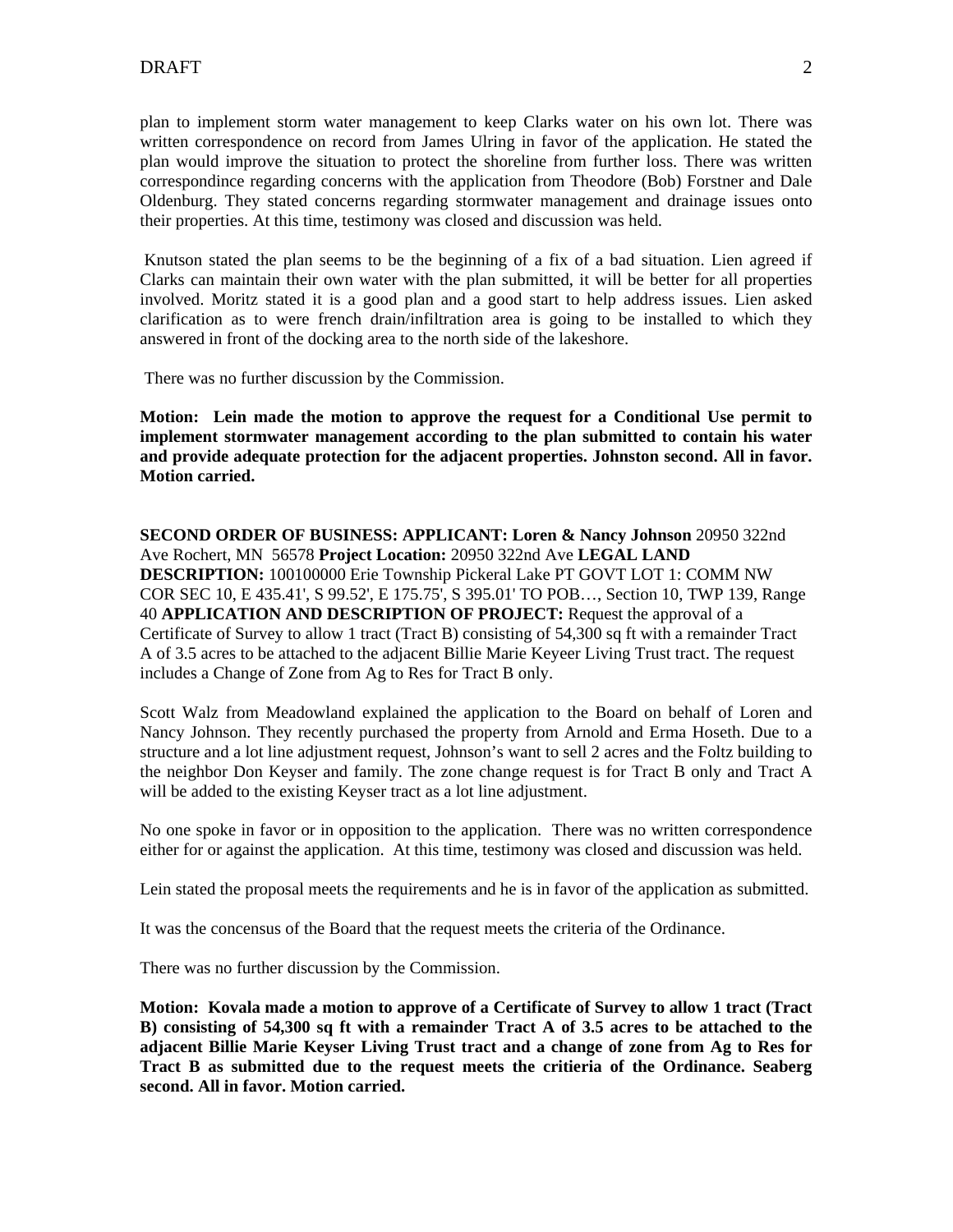**THIRD ORDER OF BUSINESS: APPLICANT: David Anderson and Kenneth Reynolds** 14783 Sherbrocke Beach Rd Pelican Rapids, MN 56572 **Project Location:** Sherbrocke Rd **LEGAL LAND DESCRIPTION:** 060483001 Cormorant Township SLY 1090' OF ELY 400' OF SW1/4 SW1/4 LESS SLY 545' AKA 06.0483.002, Section 35, TWP 138, Range 43 **APPLICATION AND DESCRIPTION OF PROJECT:** Request the approval of a Certificate of Survey to allow 2 tracts (Tract A 2.16 acres and Tract B 2.11) and a change of zone from Agricultural to Residential for both tracts.

Scott Walz from Meadowland explained the application to the Board on behalf of David Anderson and Kenneth Reynolds. The property is one tract consisting of 5 acres. The owners wanted to split the property to become two separate tracts to retain their own parcel. When excluding the road right of way area, the useable area is less than 2.5 acres therefore the request to change the zone to residential for both properties.

No one spoke in favor or in opposition to the application. There was no written correspondence either for or against the application. At this time, testimony was closed and discussion was held.

It was the concensus of the Board that the request meets the criteria of the Ordinance.

There was no further discussion by the Commission.

**Motion: Kovala made a motion to approve of a Certificate of Survey to allow 2 tracts (Tract A 2.16 acres and Tract B 2.11) and a change of zone from Agricultural to Residential for both tracts as submitted due to the request meets the criteria of the Ordinance. Blomseth second. All in favor. Motion carried.** 

**FOURTH ORDER OF BUSINESS: APPLICANT: Ken Reynolds** 6288 13th Circle S Fargo, ND 58104 **LEGAL LAND DESCRIPTION:** 060479002 Cormorant Township PT NW1/4 SW1/4: COMM NE COR TH WLY 330' TO POB; SLY 845', WLY 840', NLY 845.42' TO N LN, ELY 840' TO POB, Section 35, TWP 138, Range 43 **APPLICATION AND DESCRIPTION OF PROJECT:** Request an approval for a Preliminary Platt consisting of 7 parcels and a Change of Zone from Agricultural Zone to Residential.

Scott Walz from Meadowland explained the application to the Board on behalf of Ken Reynolds. The owner has agreed to construct the road per the Township and County specs and will obtain a road maintenance agreement with Cormorant Township. His request will include restrictions recorded on the final plat for non-homestead, storage structures on the properties. Rather, the properties will be used for storage structures and/or possible bunkquarters- but nothing for year around residences or dwellings.

No one spoke in favor or in opposition to the application. There was written correspondence on file from the County Highway department stating the road will need to meet subdivision criteria and road standards with a road maintenance agreement required from Cormorant Township. At this time, testimony was closed and discussion was held.

Bruflodt stated it seemed everything is in order with the proposal to go onto the next step for a final plat.

It was the concensus of the Board that the request meets the criteria of the Ordinance.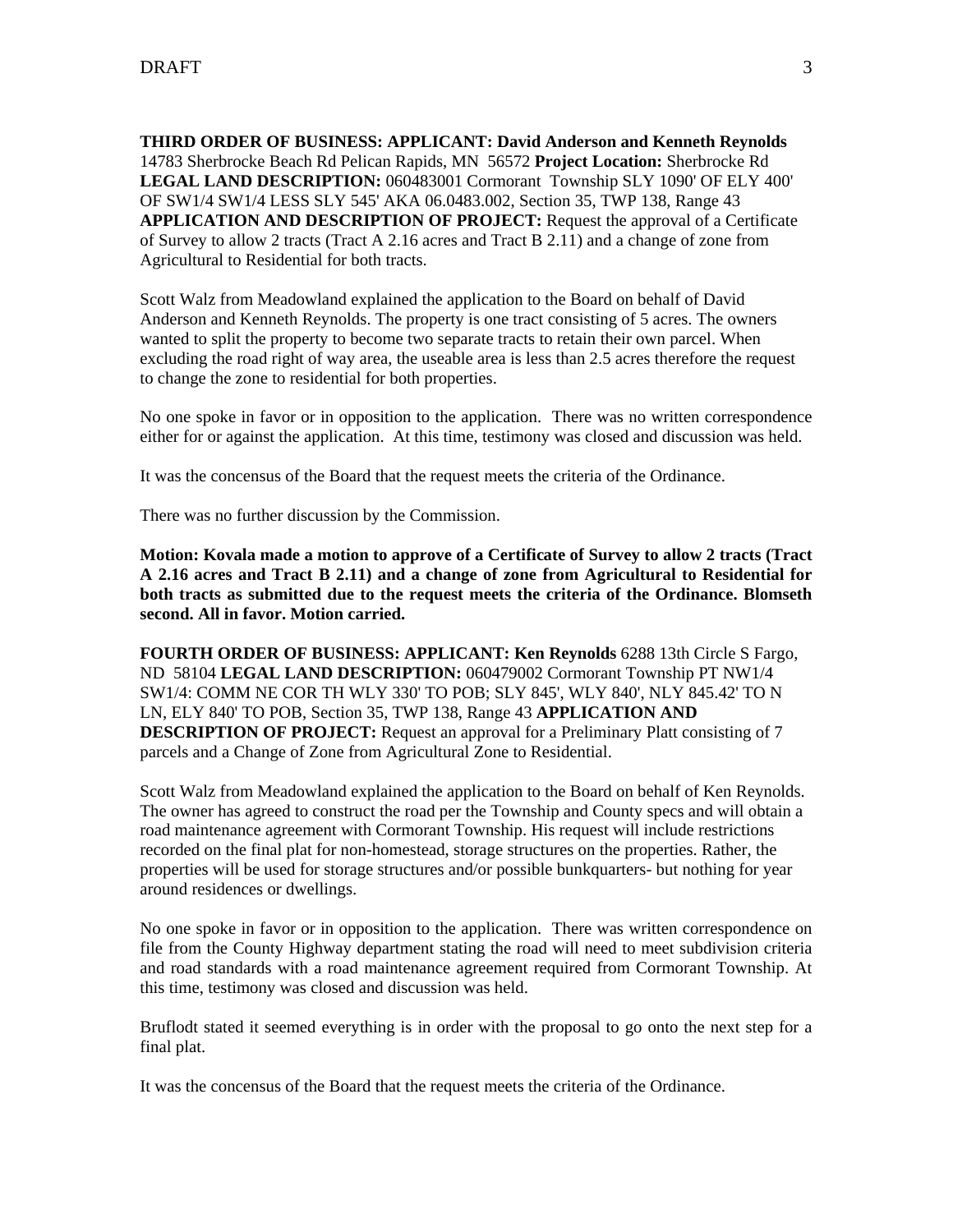There was no further discussion by the Commission.

**Motion: Seaworth made a motion to approve a Preliminary Plat consisting of 7 parcels and a Change of Zone from Agricultural Zone to Residential as submitted due to the request meets the criteria of the Ordinance. Moritz second. All in favor. Motion carried.** 

**FIFTH ORDER OF BUSINESS: APPLICANT: Thomas Bunnell** 20450 Co Hwy 21 Detroit Lakes, MN 56501 **Project Location:** Corner of Co Rd 21 and Little Floyd Lake Rd **LEGAL LAND DESCRIPTION:** 080172000 Detroit Township Little Floyd Lake PT LOT 1; BEG 2556.25' S & 480.61' W OF SE SEC COR TH W 250' TO HWY, N AL HWY 657.55', E 470', SLY 654.59' TO BEG EX EVERGREEN SHORES DRIVE, Section 10, TWP 139, Range 41 **APPLICATION AND DESCRIPTION OF PROJECT:** Request a Change of Zone from Commercial to Residential.

Thomas Bunnell explained the application to the Board. In the past the parcel was a part of Commercial property. He would like to place a small dwelling on the property so he requests to change the zone from Commercial property to Residential property.

No one spoke in favor or in opposition to the application. There was written correspondence on file from Ford Hermanson in favor of the application. At this time, testimony was closed and discussion was held.

It was the concensus of the Board that the request meets the criteria of the Ordinance.

There was no further discussion by the Commission.

**Motion: Kovala made a motion to approve a Change of Zone from Commercial to Residential due to the change would not be detrimental to the area. Johnston Second. All in favor. Motion carried.** 

**SIXTH ORDER OF BUSINESS: APPLICANT: Roy & Teresa Gilbertson** 158 82nd Str S Glyndon, MN 56547 **Project Location:** 32324 Co Hwy 26 Project Location: 32324 Co Hwy 26 **LEGAL LAND DESCRIPTION:** 160064000 Holmesville Township E1/2 NW1/4, Section 10, TWP 140, Range 40 **APPLICATION AND DESCRIPTION OF PROJECT:** Request a Condtional Use Permit to allow Running Events on the property including merchandise and concession sales.

Roy Gilbertson explained the application to the Board. A revised version of the request was handed out to the Board. The request is to allow for two non-motorized races per year. They are not requesting alcohol to be sold on the premises. The hours of operation would be 7am to 9pm only. They request restrictions on any approval to note these are non-motorized races on the property therefore if they ever sold the property a new owner could not start four-wheeler races as an example. Any concessions brought onto the property would be licensed vendors. The foot race would be a length of 3.2 mls/5K on the 70acre parcel. The races would start in waves in the AM and continue in different waves throughout the day and Gilbertson noted there is plenty of parking. Lien stated they must have a permit through the County Engineer through the Highway department for the road access to which Gilbertson stated they understood. Johnston asked who the current property owner was to which Gilbertson stated Jim Momb and Gilbertson has a purchase agreement pending on if the Conditional Use Permit is granted. Bruflodt wanted clarification as to how many people Gilbertson thought would be on site during the day events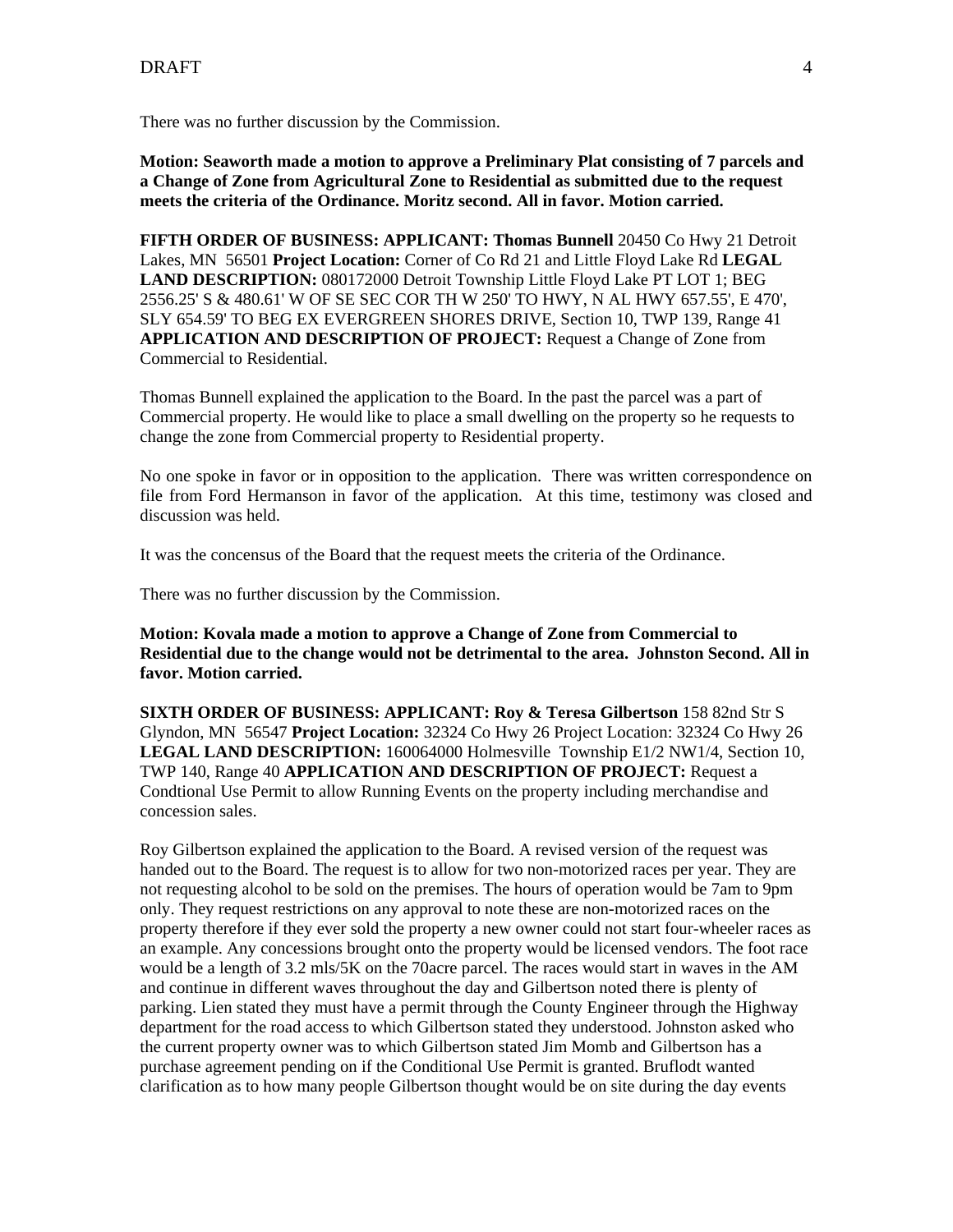and Gilbertson it is hard to say due to different people running in different groups at different times- it could be 300 or more per wave.

Dave Johnson, Jarod Coalwell, Phyllis Johnson for Richard Johnson, John Preterka, Ron Linden, Gina Kemper, Annalee Kologi and Tom Holweger spoke in opposition of the application. The similar concerns included: Commercial use in  $Ag/Res$  area, possible harm to adjacent property values, environmental and eco concerns, music noise, traffic safety and plan for medical emergencies, plan should require a survey to assure work is being done on just that property, parking issues, poor cell phone reception in that area, too many people on premises in one day, located close to Tamarac refuge, plan should follow Ordinance, developer could work with some other organizations in another area that is already geared/permitted for this type of use, busy road already, internet info advertising much larger plans geared toward a money making venture and are there adequate facilities proposed to accommodate number of people expected. There was a petition presented for the file of 85 signatures of neighboring property owners in opposition to the application. A note presented with the signatures outlined similar concerns and regarding the request for no alcohol, no camping, no firearms or paintball guns. There was written correspondence on file from the County Highway department stating an approach permit is required and with the amount of traffic- adequate site distance and spacing will be required. There was written correspondence from Tim Gordon Becker County Sheriff against the application. His concerns included increased traffic, disturbing nature and the natural environment, public safety and pollution control. At this time, testimony was closed and discussion was held.

Thorkildson stated concerns of the number of people and traffic and would like more information. Lien read Chapter 8 Section 11 of the Ordiance regarding: affect on surrounding property, property values, request will not impede the normal orderly development, adequate facilities, and not a nuisance to disturb neighbors. Lien stated he had concerns regarding all of these areas. Bruflodt stated the only concrete thing seems to be humans running on land otherwise questions regarding cars, protecting neighbors, concessions, music, amount of people, how long per wave, number of people are very vague in the business plan submitted. Seaberg stated that much traffic is not a good idea and her son participated in one and there was 3,000 people on the premises in one day. Knutson stated if this were allowed in rural areas, where does it end and the plan is not conclusive to the area. Kovala agreed with Bruflodt and Lien that there must be another area/property suitable for this type of activity. Kovala noted the website has already been advertising that this is going to happen in August.

There was no further discussion by the Commission.

**Motion: Kovala made a motion to deny the request as submitted based on the above concerns and that it would be detrimental to the neighborhood. Lien Second. All in favor. Motion carried to deny.** 

**SEVENTH ORDER OF BUSINESS: APPLICANT:** Nancy Kaeding for Contractors Leasing PO Box 10325 Fargo, ND 58106 **Project Location:** 115th Street **LEGAL LAND DESCRIPTION:** 060397000 Cormorant Township 607Wetland E1/2 OF NW1/4 LESS 1 1/2 AC FOR CHURCH, Section 28, TWP 138, Range 43 **APPLICATION AND DESCRIPTION OF PROJECT:** Request a Conditional Use Permit for extraction of materials and minerals.

Joshua Kadrmas for Contractors Leasing explained the application to the Board. Hours of operation have changed, the hill they plan to mine is aways off the road, will replace the topsoil and eventually develop the property as residential property or use as farmland. There are several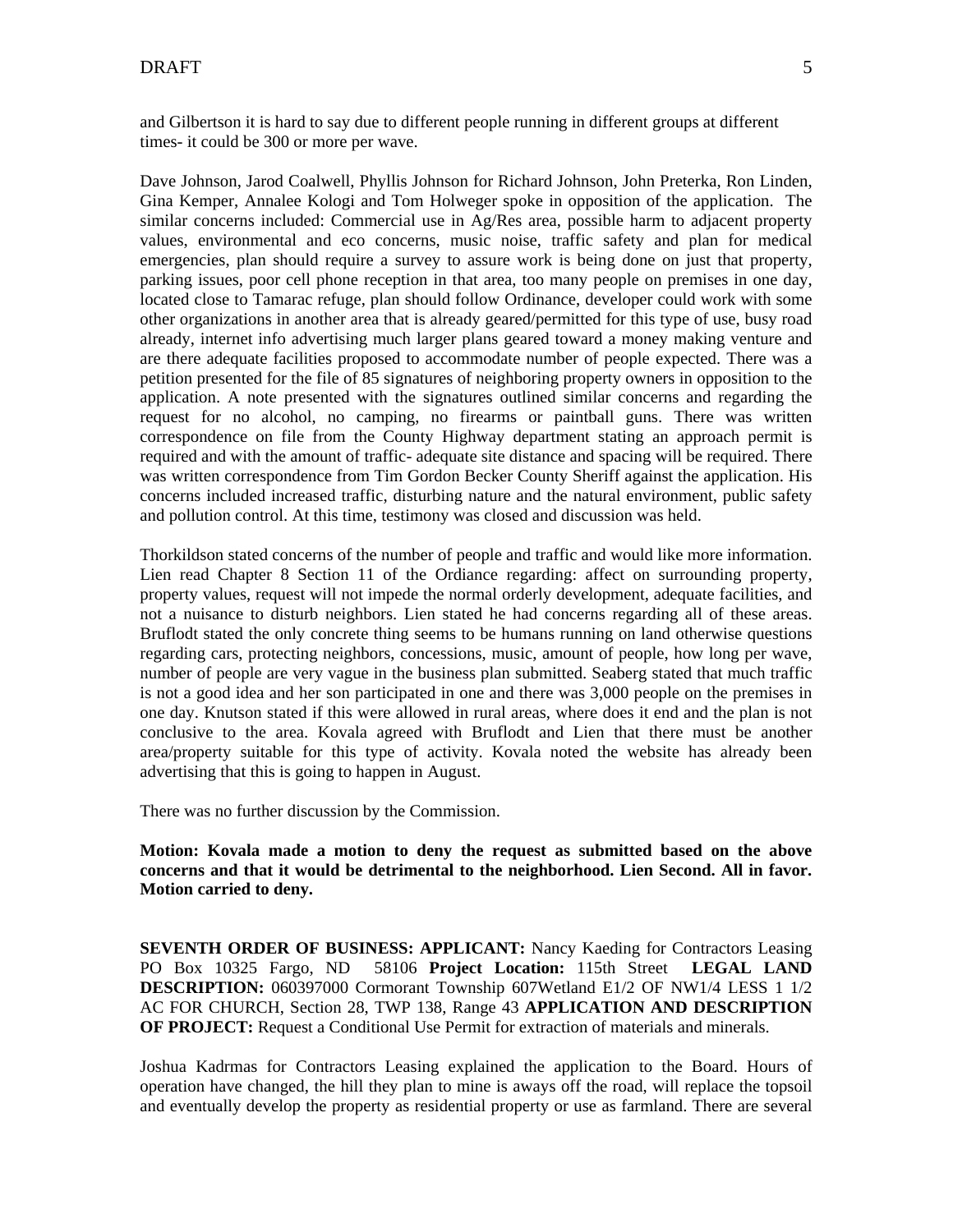mining projects in the area and they wish to mine the agregate only, not to add any asphalt plant or hot mix plant. The traffic would be directed to the west. There would be no dewatering facility so no sediment would be running or contained on the property. They will make arrangements for calcium chloride to be placed on the road for dust control. Bruflodt asked how long they project mining from the property. Kost stated pretty insignificant sight, small and depending on demand possibly 2-5 years of active mining. Knutson asked what the plans are to control dust from the top soils to which Kadrmas stated they would re-vegetate the piles. Moritz questioned what type of buffer they are proposing to leave between the dirt berms and the wetland and if they thought they would be digging down to the watertable. Joshua stated they may be digging down to the watertable somewhat, but not dicharging sediment so they will not be going into the wetlands and they plan on a top soil berm between the working areas and the wetland similar to a 50' protection area with a berm. McGovern asked what happens after the 5 years, to which they answered the property would end up with smooth vegetative slopes, flatter than the original contours and restored with topsoils. Lien stated he still has concerns regarding if the berm is going right up to the wetland or if there is a buffer between the berm and the wetlands to which Joshua answered enough area for equipment to get on both sides of the berms. Johnston asked how close they would mine to the east property line by the residential homes and Joshua stated eventually within 100 feet of the property line. Thorkildson asked Swenson if they can go right up to the property line to which Swenson stated the Board could place a stipulation on any conditional use permits granted stating a minimum side yard setback.

Tim Sweeney, Mary Broberg, Janelle Beauchay, Rick Julian, Arnie Cox, Dave Anderson, Mary Sorrum, Craig Frey, and Mr Fagerlie all spoke in oposition of the application. The similar concerns included: Noise, traffic safety, digging in or near the watertable, dust, machinery leaks seeping into the ground, effects on Lake Ida and the wetlands, wildlife, next to the cemetary, narrow roads, residential homes too close, should be in performance contract with bond of at least \$300,000, lowering of market values, monitoring well contamination, no interest other that to generate revenue, residential homes there first, and the intent of trying to protect the ponds and keep the trucks going to the west may fail. There were read and on file from Kimberly Nerby, Barry Johnson, Dennis and Sheila Baadte, Nathan and Donna Lutz, Lori Olson Middle Cormorant Lake President, Curtis Lundeen President of Cormorant Lutheran Church Council and Gene Mayer Building and Grounds Committee in oposition of the application. They all had similar concerns as the speakers voiced. At this time testimony was closed and discussion was held.

Lien stated concerns regarding nuisance and noise. Kovala noted that restoration doesn't always happen, he does not agree with the hours proposed and thinks this request is too close to residential properties. Bruflodt stated the majority of these are S/W and maybe it is time to put limits on how close they can be to residential areas. Johnston noted they not only effect quality of life on the properties but as a previous appraiser he knows the property values diminish with this type of activity close by. Moritz stated he is still not satisfied that the plan will not effect the property, wetlands, it is not condusive to the area and too close to residential properties. Thorkildson agreed with Kovala.

There was no further discussion by the Commission.

**Motion: Lien made a motion to deny the request as submitted due to it would be detrimental to the neighborhood and does not meet the criteria of Chapter 8 Section 11 of the Ordinance. Kovala second. All in favor. Motion carried to deny.**